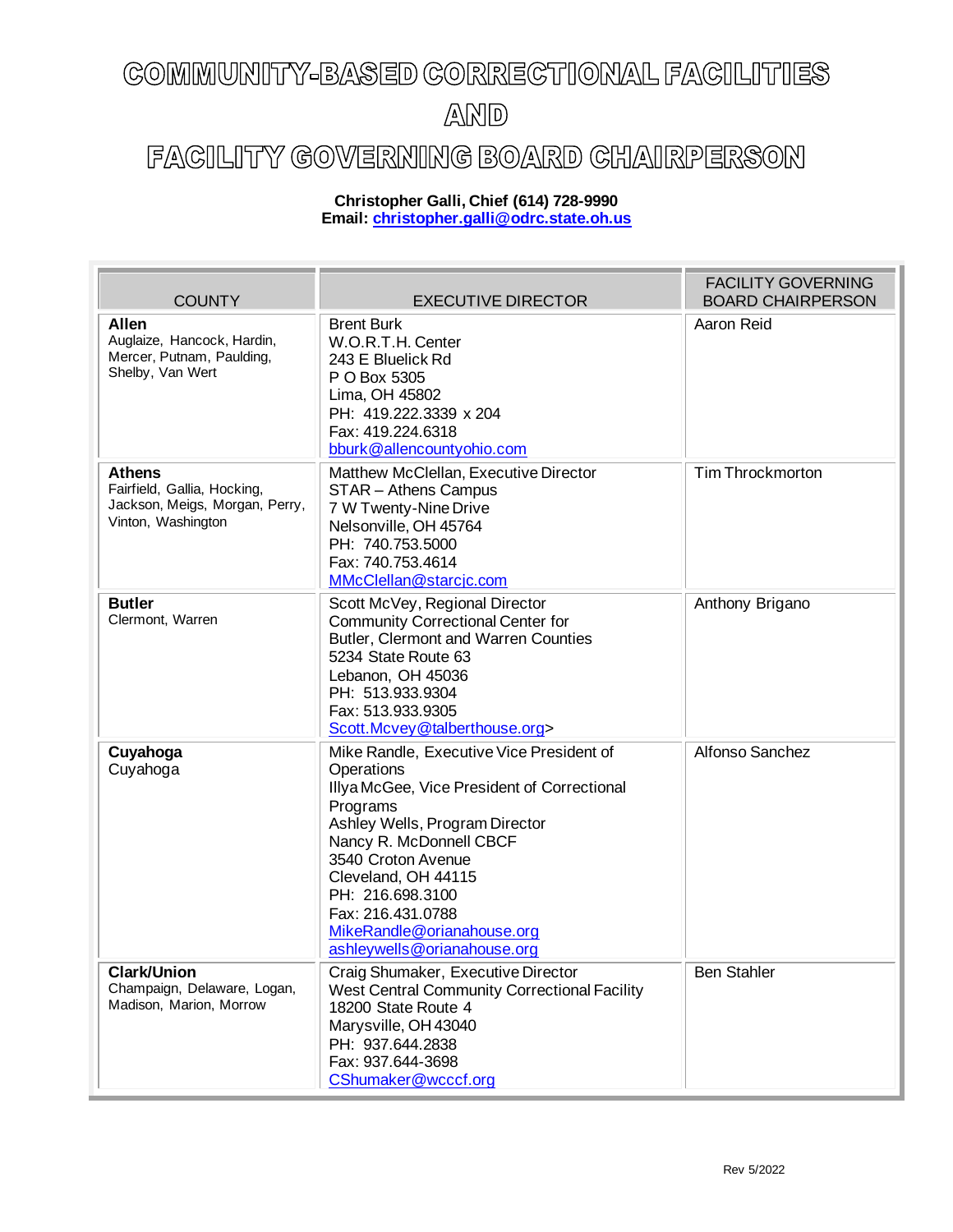| <b>Franklin</b>                                                                                  | Jacki Dickinson, Director<br>Franklin County CBCF<br>1745 Alum Creek Drive<br>Columbus, OH 43207<br>PH: 614.525.4600<br>Fax: 614.525.4606<br>jackidickinson@franklincountyohio.gov                                                                                                        | <b>Cathy Collins</b> |
|--------------------------------------------------------------------------------------------------|-------------------------------------------------------------------------------------------------------------------------------------------------------------------------------------------------------------------------------------------------------------------------------------------|----------------------|
| <b>Hamilton</b>                                                                                  | <b>River City Correctional Center</b><br>3220 Colerain Avenue<br>Cincinnati, OH 45225<br>PH: 513.946.6900<br>Fax: 513.946-6999<br>mRoppy@cms.hamilton-co.org                                                                                                                              | Carla Dryer          |
| <b>Jefferson</b><br>Belmont, Columbiana, Carroll,<br>Guernsey, Harrison, Monroe,<br><b>Noble</b> | Phil Nunes, Executive Director<br><b>Eastern Ohio Correctional Center</b><br>470 State Route 43<br>P O Box 2400<br>Wintersville, OH 43953<br>PH: 740.765.4324<br>Fax: 740.765.4533<br>Female Facility: 227 N Market Street<br>Lisbon, OH 44432<br>PH: (330) 420-0288<br>pnunes@cbcf41.org | <b>Ted Kostecki</b>  |
| Lorain<br>Medina                                                                                 | Mike Willets, Executive Director<br>Lorain/Medina CBCF<br>9892 Murray Ridge Road<br>Elyria, OH 44035<br>PH: 440.281-9708<br>Fax: 440.281-9713<br>mwillets@lmcbcf.com                                                                                                                      | James McManus        |
| Lucas                                                                                            | <b>Bud Hite, Executive Director</b><br>Lucas County Correctional Treatment Facility<br>1100 Jefferson Avenue<br>Toledo, OH 43624<br>PH: 419.213.6200<br>Fax: 419.255.1447<br>bhite@co.lucas.oh.us                                                                                         | <b>Martin Mohler</b> |
| <b>Mahoning</b>                                                                                  | Dave Stillwagon., Executive Director<br><b>Mahoning County CBCF</b><br><b>Community Corrections Association</b><br>1507 Market Street<br>Youngstown, OH 44507<br>PH: 330.744.5143<br>Fax: 330.742.8661<br>DaveS@ccaworks.org                                                              | <b>Nate Pinkard</b>  |
| <b>Montgomery</b><br>Darke, Fayette, Greene, Miami,<br>Preble                                    | Mike Flannery, Executive Director<br>MonDay Community Correctional Institution<br>1951 S Gettysburg Avenue<br>Dayton, OH 45417-4160<br>PH: 937.496.7300<br>Fax: 937.496.7344<br>flannerym@mcohio.org                                                                                      | Judge Gerald Parker  |